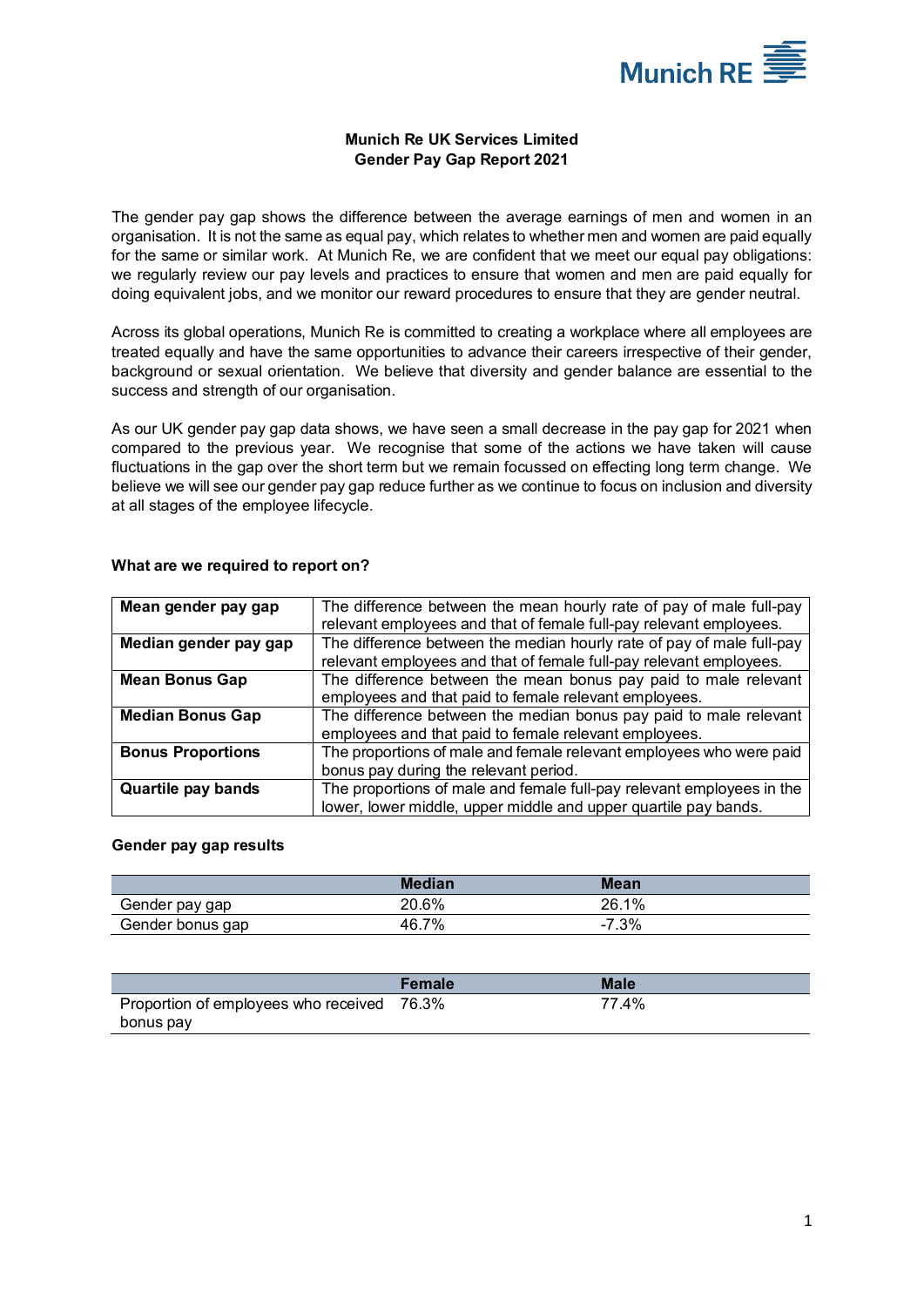

| Proportion of female and male employees in each salary quartile band |        |       |  |  |
|----------------------------------------------------------------------|--------|-------|--|--|
| Quartile                                                             | Female | Male  |  |  |
| Upper                                                                | 28.4%  | 71.6% |  |  |
| Upper Middle                                                         | 46.6%  | 53.4% |  |  |
| Lower Middle                                                         | 46.0%  | 54.0% |  |  |
| Lower                                                                | 55.7%  | 44.3% |  |  |

In line with the Government's gender pay gap regulations<sup>[1](#page-1-0)</sup>, Munich Re's gender pay gap results as at 5 April 2021 are shown for the legal entity in the UK that engages 250 or more employees, Munich Re UK Services Limited ("**MRUKS**").

## **How have our figures changed since 2020?**

• As previously mentioned, we have seen a small decrease in our pay gap this year. For 2021 the mean pay gap is 26.1% (28.9%, 2020).

The mean bonus pay gap has significantly dropped to -7.3% compared 54.3% in 2020. The 2021 numbers are the last to include bonuses paid under the old performance bonus scheme and also reflect the change in the month bonuses are paid out under the new scheme. The overall proportion of men and women who received bonus has dropped this year as the new annual bonus scheme performance parameters were not met therefore there was no pay-out for the financial year 2020.

Following the change of bonus approach that took place in 2020, transitional allowances were introduced and are commensurate in value to the difference between the level of bonus received under the old scheme and the level of bonus expected under the new plan to ensure that staff were not negatively impacted by the change. As we still have a significantly higher proportion of men in senior positions, we still expect transitional allowances to contribute to an increase in pay gap. Over the longer term we expect to see a reduction in the bonus gap following on from the harmonisation of bonus targets across MRUKS.

- Continuing the trend from last year the composition of our workforce has again shifted with 44% of the workforce being female (compared to 43% in 2020). We are particularly pleased to see the change in the top two salary band quartiles. The upper quartile percentage in our first report (2017) was 14% and the upper middle was 31% increasing to 28% and 46% respectively in 2021. While there is still significant work to do it is highly encouraging to see the work we have done in developing a pipeline of female leaders starting to come to fruition.
- We have also seen an increase in the number of women at the upper middle level in 2021. 45% of the Grade D population is female, compared to 40% in 2020.

#### **What are we doing to close the Gap?**

Munich Re continues to further develop initiatives and programmes designed to improve gender diversity and to enable women to progress to senior management roles:

• We have continued to identify and develop a pipeline of female leaders, supporting managers with inclusive talent and succession management. 52% of our promotions in 2021 were women, compared to 44% of our workforce. We have also looked to take on more women proportionately in higher level positions and have seen an increase in the number of females in the top two salary band quartiles, 40% (up from 35.3% in 2020).

<span id="page-1-0"></span><sup>1</sup> The Equality Act 2010 (Gender Pay Gap Information) Regulations 2017 (the "**Regulations**")